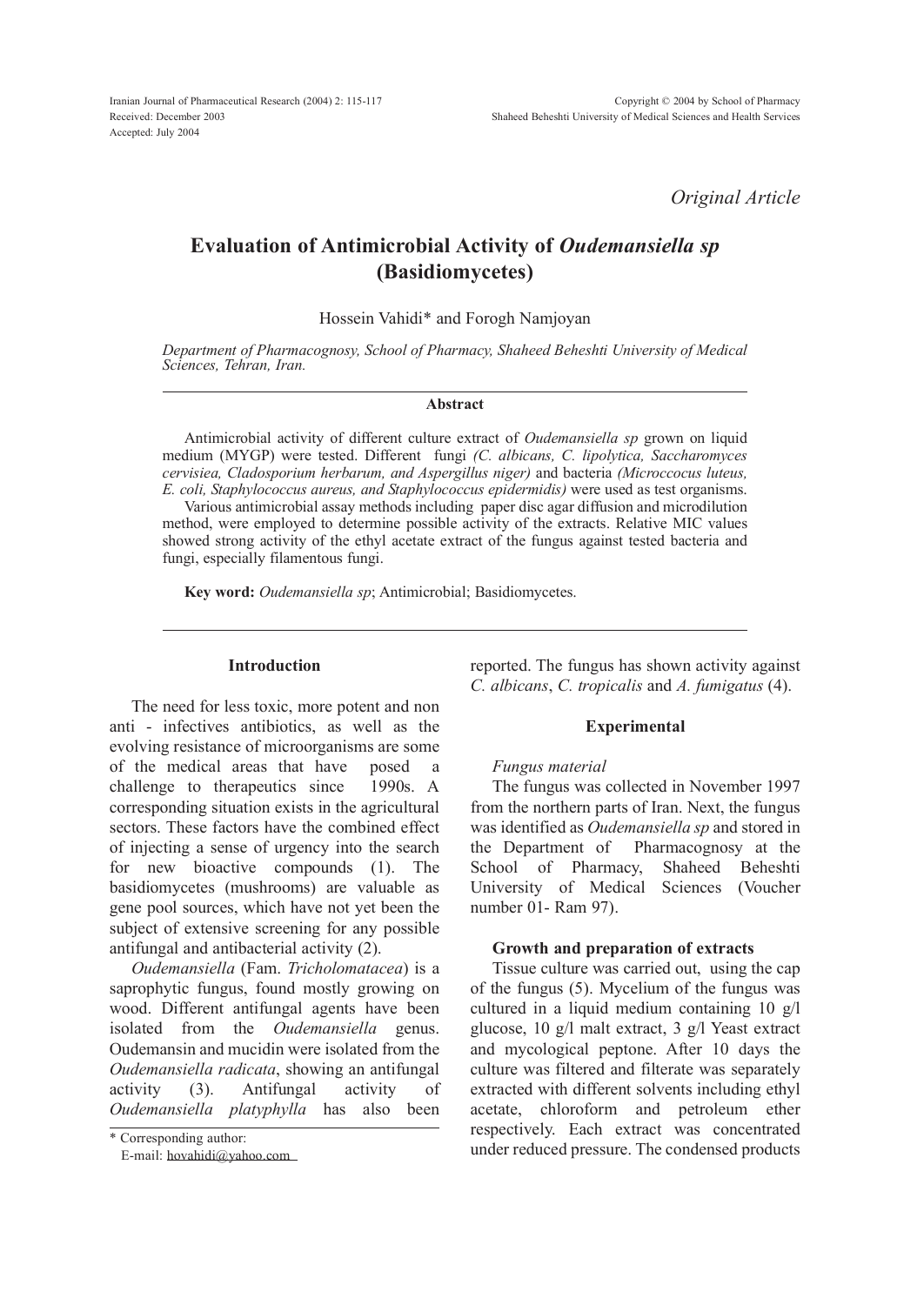| Strain                                                                                                        | Ethyl acetate | Chloroform | Petroleum ether | Chloramphenicol | <b>Nystatin</b> |
|---------------------------------------------------------------------------------------------------------------|---------------|------------|-----------------|-----------------|-----------------|
|                                                                                                               |               |            |                 |                 |                 |
| S. Aureus                                                                                                     | $8.6*$        |            |                 |                 | nt              |
| S. epidermidis                                                                                                | 12.3          | 9.2        |                 | 14              | nt              |
| E. coli                                                                                                       | 9.2           |            |                 | 15              | nt              |
| M. luteus                                                                                                     | 18.4          | 10.1       |                 | 19              | nt              |
| C. albicans                                                                                                   | 10.5          | 8.8        | 9.1             | nt              | 12              |
| S. cervisiae                                                                                                  | 12.1          | 9.4        | 8.6             | nt              | 18              |
| C. lipolytica                                                                                                 | 11.1          | 9.1        | 8.7             | nt              | 15              |
| than an and a film to the team of the film of the second state of the second state of the second state of the |               |            |                 |                 |                 |

| Table 1. The preliminary antimicrobial activity of Oudemansiella Sp (1mg/disc) culture extract |  |  |
|------------------------------------------------------------------------------------------------|--|--|
|                                                                                                |  |  |

**\*mm zone of inhibition** 

nt: not tested

were weighed and kept at 4°C perior to testing.

#### Test microorganisms

Microorganisms including fungi and bacteria were obtained from the Persian Type Culture Collection (PTCC) as well as the American type culture collection (ATCC).

*Candida albicans* (PTCC 5027), *Candida lipolytica* (ATCC 825), *Saccharomyces cervisiea* (ATCC 9783), *Cladosporium herbarum* (School of Health, Tehran University), and *Aspergillus niger* (PTCC 5010), were used as the fungal tested organisms and *Micrococcus lutes* (ATCC 9273), *E. coli* (PTCC1330), *Staphylococcus aureus* (PTCC1112), and *Staphylococcus epidermidis* (PTCC1114) used as the bacterial tested organisms. For the bacterial suspension, 3× 10*<sup>7</sup>* cell /ml was prepared, compared to that of the Mc Farland standard tube number 1. For the filamentous fungi and yeast-like fungi, a suspension containing 1×10*<sup>6</sup>* spores or cells per ml was prepared by using the Neubauer Counting Chamber.

#### Antimicrobial assay

# *Paper disc agar diffusion method*

A series of 90 mm Petri dishes containing the Muller Hinton agar for the growth of bacteria and the malt extract agar for the growth of yeast-like fungi were prepared and each plate was separately inoculated with different cultures of the yeast like fungi and bacteria by swabbing aseptically on the whole surface of the agar with cotton wool. A 6 mm diameter filter paper disc was impregnated with 20 µl of each

extract in absolute ethanol (50 mg/ml). The discs were air dried and placed aseptically at the center of the plates. The plates were left undisturbed for 1 h to allow the extract to diffuse into the agar. Chloramphenicol (0.050 mg) and Nystatin (0.050 mg), dissolved in absolute ethanol, were also impregnated onto the discs, air dried, and used as a positive control. The plates were incubated at the desired temperature. The growth inhibition, indicated by the areas of clear zone, was measured. Evaluation of the inhibitory properties was carried out in duplicates.

## *Microwell plate techniques*

For the filamentous fungi, a 96 microwell plate was used. 20  $\mu$ l of the spore suspension and 100 µl liquid culture medium (malt extract broth) were added to each well. 100 µl of the extracts in 10 % DMSO (100 mg/ml) was also added and plates were stored at 25°C for 48 h. Nystatin (100 mg/ml) was used as the positive control and DMSO served as a negative control. After microscopic examination, results were reported as the percentage of inhibition of spore germination (100%, 80%, 50%, 20% and 0%) (6, 7).

*Minimum Inhibitory Concentration (MIC) measurement*

The MIC value of extracts showing a strong activity was determined, using serial dilution method. Serial dilutions of each extract were individually placed in tubes labeled 1 to 6. Tube 1 was filled with 100 µl of the extract stock solution ( 200 mg/ml, 10% DMSO) . Only 50 µl of the stock solution in tube 1 was transferred to

**Table 2.** Inhibition of spore germination of the tested filamentous fungi (45ug/well)

| TWOICER IMMORRANCE COMMUNISTICS CORRECTION CONTRACTORS THAT IN THE WORLD |               |                   |                 |                 |  |  |  |
|--------------------------------------------------------------------------|---------------|-------------------|-----------------|-----------------|--|--|--|
| Strain                                                                   | Ethyl acetate | <b>Thloroform</b> | Petroleum ether | <b>Ivstatin</b> |  |  |  |
| A. niger                                                                 | 80#           | 50                | 20              | 80              |  |  |  |
| C. herbarum                                                              | 100           | 50                | 20              | 100             |  |  |  |
|                                                                          |               |                   |                 |                 |  |  |  |

# percentage of inhibition of spore germination